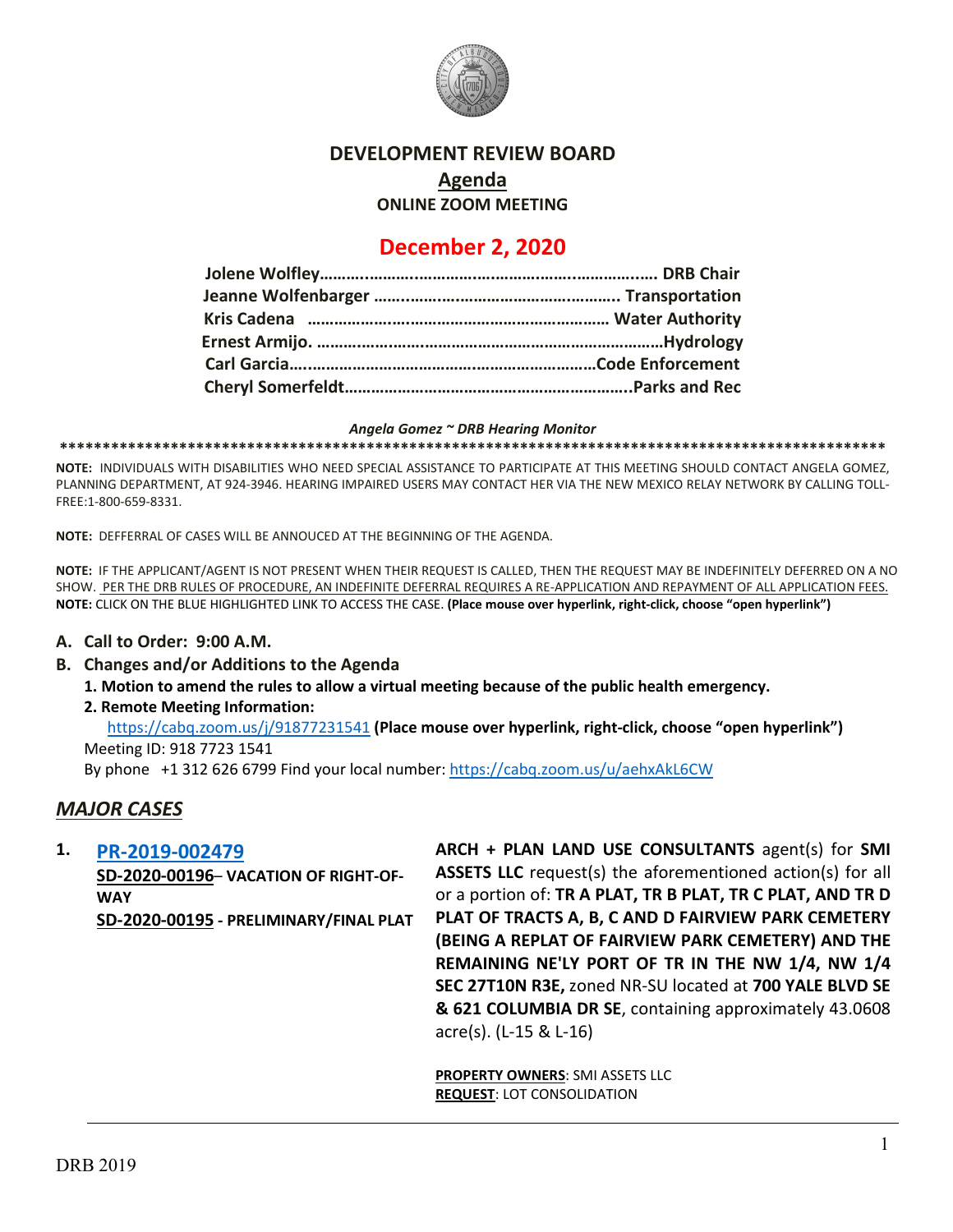**2**. **[PR-2020-004457](http://data.cabq.gov/government/planning/DRB/PR-2020-004457/DRB%20Submittals/PR-2020-004457_Dec_02_2020/Application/PR-2020-004457-%20QUIVIRA%20VACATION.pdf)**

**SD-2020-00197** – **VACATION OF RIGHT-OF-WAY** *(Sketch Plat 9/30/20)*

**RIO GRANDE ENGINEERING** agent(s) for **BARBARA MUELLER** request(s) the aforementioned action(s) for all or a portion of: **LOT 22, VOLCANO CLIFFS UNIT 6**, zoned R-A, located on **QUIVIRA DR between VISTA VIEJA AVE and RETABLO RD**, containing approximately 6.0 acre(s). (D-9)

**PROPERTY OWNERS**: BARBARA MUELLER **REQUEST**: VACATION OF RIGHT OF WAY

# **3. [Project # PR-2020-003707](http://data.cabq.gov/government/planning/DRB/PR-2020-003707/DRB%20Submittals/PR-2020-003707_Dec_02_2020_Supp/) SD-2020-00137- PRELIMINARY/FINAL PLAT SI-2020-00247 – SITE PLAN** *(Sketch Plat 7/8/20)*

**ARCH + PLAN LAND USE CONSULTANTS** & **RESPEC** agent(s) for **SONATA TRAILS, LLC** request(s) the aforementioned action(s) for all or a portion of: **TRACTS 1, 2 & 3, UNIT 4,**  zoned MX-M, located at **UNIVERSE BLVD NW between PASEO DEL NORTE BLVD and TREELINE AVE NW**, containing approximately 29.9 acre(s). (C-10) *[Site Plan deferred from 6/3/20, 6/24/20, 7/15/20, 7/29/20, 8/26/20, 10/14/20, 10/28/20, 11/18/20; Preliminary/Final Plat deferred from 7/29/20, 8/26/20, 10/14/20, 10/28/20, 11/18/20]*

**PROPERTY OWNERS**: SONATA TRAILS LLC **REQUEST**: APARTMENT COMPLEX DEVELOPMENT

# *MINOR CASES*

# **4. [PR-2020-003707](http://data.cabq.gov/government/planning/DRB/PR-2020-003707/DRB%20Submittals/PR-2020-003707_Dec_02_2020/Application/DRB%20VPR%20Arch%20&%20Plan%20PR-2020-003707.pdf)**

**SD-2020-00202 – VACATION OF PRIVATE SANITARY SEWER EASEMENT SD-2020-00203 – VACATION OF TEMPORARY DRAINAGE EASEMENT SD-2020-00204 – VACATION OF PUBLIC ROADWAY EASEMENT SD-2020-00205 – VACATION OF PUBLIC ROADWAY/PUBLIC SANITARY SEWER EASEMENT**

**ARCH + PLAN LAND USE CONSULTANTS** agent(s) for **SONATA TRAIL LLC** request(s) the aforementioned action(s) for all or a portion of: **LOTS 1 THRU 3, BULK LAND PLAT OF THE TRAILS,** zoned MX-M located on **UNIVERSE BLVD between PASEO DEL NORTE and AVENIDA JAIMITO** containing approximately 29.8361 acre(s). (C-10)

**PROPERTY OWNERS: SONATA TRAILS LLC REQUEST**: FOUR VACATION ACTIONS

### **5. [PR-2019-002663](http://data.cabq.gov/government/planning/DRB/PR-2019-002663/DRB%20Submittals/PR-2019-002663%20Plat%20and%20Waiver%20Application.pdf)**

**(1009082) SD-2020-00193 – PRELIMINARY/FINAL PLAT VA-2020-00377 - WAIVER TO IDO** *(Sketch Plat 8/12/20)*

**CONSENSUS PLANNING INC.** agent(s) for **GROUP II U26 VC, LLC**(s) the aforementioned action(s) for all or a portion of: **TRACT 1 BLOCK 2 UNIT 26, VOLCANO CLIFFS SUBDIVISION,**  zoned MX-L located on **KIMMICK DR NW between PASEO DEL NORTE and ROSA PARKS RD NW**, containing approximately 15.7217 acre(s). (C-11)

**PROPERTY OWNERS**: GROUP II U26 VC, LLC

**REQUEST**: MINOR SUBDIVISON PLAT TO SPLIT LOT TO MATCH EPC APPROVED ZONE BOUNDARY. BULK LAND WAIVER TO DEFER INFRASTRUCTURE TO FUTURE PLATTING/SITE PLAN ACTIONS.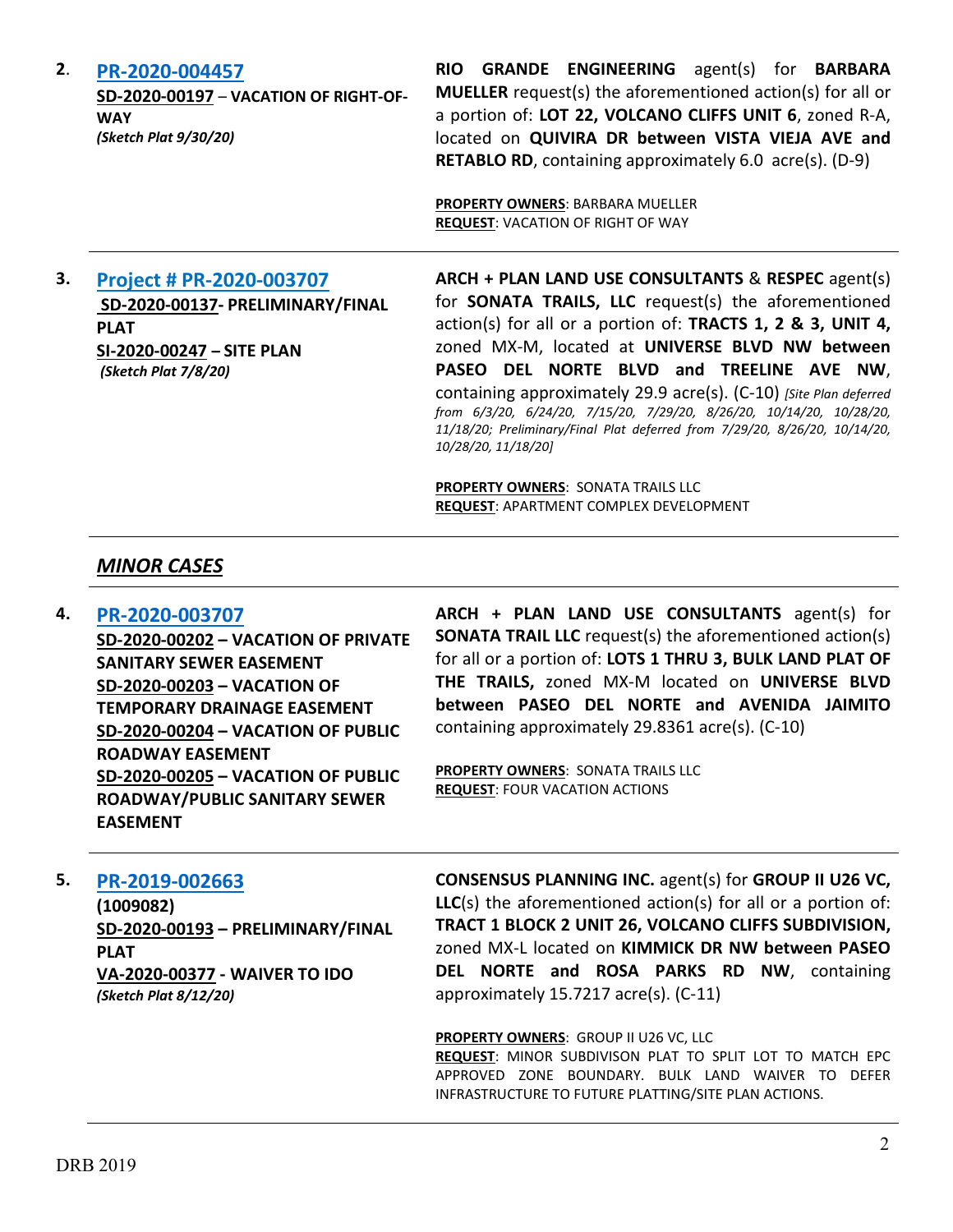| 6. | PR-2020-004622<br>SD-2020-00188 - EXTENSION OF<br><b>SUBDIVISION IMPROVEMENTS</b><br><b>AGREEMENT</b>                               | BOHANNAN HUSTON INC./AMIT PATHAK agent(s) for<br>UNIVERSITY OF NEW MEXICO REAL ESTATE OFFICE<br>request(s) the aforementioned action(s) for all or a portion<br>of: TRACTS 1-10, UNM GIBSON COMMERCIAL DISTRICT,<br>zoned SU-1, located on GIBSON<br><b>BLVD</b><br>between<br>UNIVERSITY and I-25, containing approximately 46.44<br>acre(s). (L-15)<br>PROPERTY OWNERS: UNIVERSITY OF NEW MEXICO REAL ESTATE<br><b>OFFICE</b><br><b>REQUEST: EXTENSION OF SUBDIVISION IMPROVEMENTS AGREEMENT.</b> |
|----|-------------------------------------------------------------------------------------------------------------------------------------|-----------------------------------------------------------------------------------------------------------------------------------------------------------------------------------------------------------------------------------------------------------------------------------------------------------------------------------------------------------------------------------------------------------------------------------------------------------------------------------------------------|
| 7. | PR-2018-001566<br>SD-2020-00208 - PRELIMINARY/FINAL<br><b>PLAT</b><br>(Sketch Plat 4/22/20)                                         | ARCH + PLAN LAND USE CONSULTANTS agent(s) for<br>RUDOLPH RAMIREZ<br>request(s) the aforementioned<br>action(s) for all or a portion of: LOTS 1 & 2, WINGER AND<br>MARTINEZ, zoned R-A, located at 2123 & 2127<br><b>CANDELARIA between DON ISIDRO LN and MANCHESTER</b><br>DR, containing approximately 0.6209 acre(s). (G-13)<br>PROPERTY OWNERS: RUDOLPH RAMIREZ<br><b>REQUEST: LOT LINE ADJUSTMENT BETWEEN 2 EXISTING LOTS</b>                                                                   |
| 8. | PR-2019-002791<br>SD-2020-00207 - PRELIMINARY/FINAL<br>PLAT.<br>VA-2020-00444 - WAIVER<br>(Sketch Plat 1/8/20)                      | ARCH + PLAN LAND USE CONSULTANTS agent(s) for HO<br>SZU-HAN request(s) the aforementioned action(s) for all or<br>a portion of: LOTS 13 THRU 15, ALBRIGHT-MONROE, zoned<br>R-A, located at 1402 LOS TOMASES NW between KINLEY<br>AVE and BELLAMAH AVE, containing approximately 0.2327<br>acre(s). (J-14)<br>PROPERTY OWNERS: HO SZU HAN<br><b>REQUEST: LOT CONSOLIDATION FOR 3 LOTS INTO 1 LOT</b>                                                                                                 |
| 9. | PR-2019-001983<br>(1004228, 1002571, 1003853, 1008564)<br>SD-2020-00206 - PRELIMINARY/FINAL<br><b>PLAT</b><br>(Sketch Plat 1/15/20) | ARCH + PLAN LAND USE CONSULTANTS agent(s) for<br>HEADSTART ENTERPRISES request(s) the aforementioned<br>action(s) for all or a portion of: LOT A-1 & A-2, GUTHRIE<br><b>COMMERCE PARK zoned NR-LM, located at 600 MONTANO</b><br>RE NE between EDITH BLVD and MONTBEL LP containing<br>approximately 7.4387 acre(s). (F-15)                                                                                                                                                                         |
|    |                                                                                                                                     | PROPERTY OWNERS: HEADSTART ENTERPRISES<br>REQUEST: LOT CONSOLIDATION FOR 2 LOTS INTO 1 LOT                                                                                                                                                                                                                                                                                                                                                                                                          |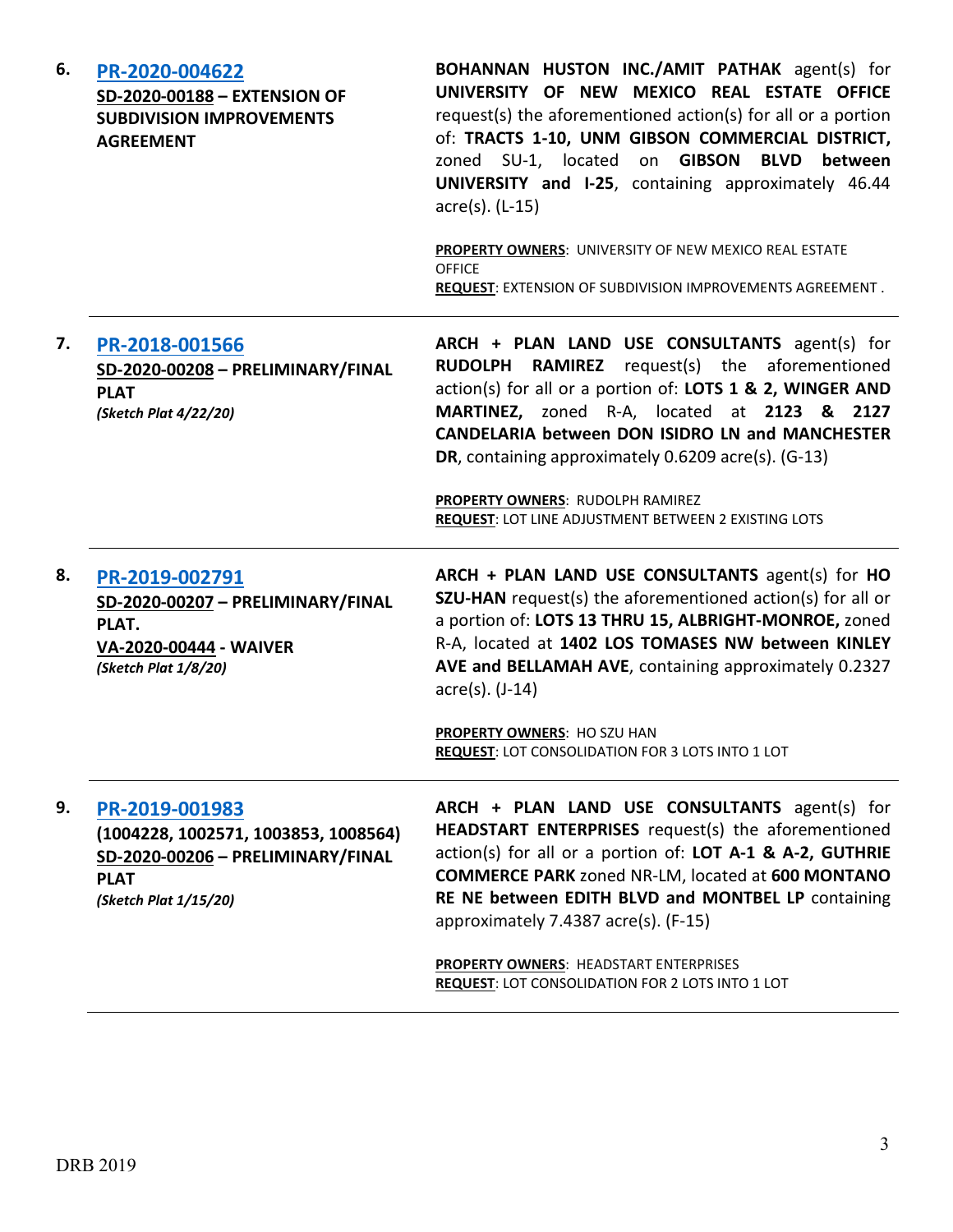| 10. | PR-2018-001842<br>SD-2020-00200 - EXTENSION OF<br><b>PRELIMINARY PLAT (EPP)</b>                                 | RON HENSLEY/THE GROUP agent(s) for CLEARBROOK<br><b>INVESTMENTS, INC.</b> request(s) the aforementioned<br>action(s) for all or a portion of: TRACT 4A, HIS ACQUISITION<br>NO 120 INCORPORATED, zoned R-ML, located on HORIZON<br>BLVD NE between ALAMEDA BLVD and BALLOON<br><b>MUSEUM DR</b> , containing approximately 2.92 acre(s). (C-17)<br><b>PROPERTY OWNERS: CLEARBROOK INVESTMENTS</b><br><b>REQUEST: EXTENSION OF PRELIMINARY PLAT</b> |
|-----|-----------------------------------------------------------------------------------------------------------------|---------------------------------------------------------------------------------------------------------------------------------------------------------------------------------------------------------------------------------------------------------------------------------------------------------------------------------------------------------------------------------------------------------------------------------------------------|
| 11. | PR-2018-001842<br>SD-2020-00201 - EXTENSION OF<br><b>INFRASTRUCTURE IMPROVEMENTS</b><br><b>AGREEMENT (EIIA)</b> | RON HENSLEY/THE GROUP agent(s) for CLEARBROOK<br><b>INVESTMENTS, INC.</b> request(s) the aforementioned<br>action(s) for all or a portion of: TRACT 4A, HIS ACQUISITION<br>NO 120 INCORPORATED, zoned R-ML, located on HORIZON<br>BLVD NE between ALAMEDA BLVD and BALLOON<br><b>MUSEUM DR</b> , containing approximately 2.92 acre(s). (C-17)                                                                                                    |
|     |                                                                                                                 | <b>PROPERTY OWNERS: CLEARBROOK INVESTMENTS</b><br><b>REQUEST:</b><br>EXTENSION<br>OF<br>INFRASTRUCTURE<br><b>IMPROVEMENTS</b><br><b>AGREEMENT</b>                                                                                                                                                                                                                                                                                                 |
| 12. | PR-2020-004719<br>SI-2020-01279- ACCELERATED<br><b>EXPIRATION OF SITE PLAN</b>                                  | MARK GOODWIN & ASSOCIATES, PA agent(s) for GRADY'S<br><b>BRANCH, LLC</b> request(s) the aforementioned action(s) for<br>all or a portion of TRACT H-12B, RIVERVIEW, zoned MX-L<br>located on COORS BLVD between PASEO DEL NORTE and<br><b>MONTANO</b> , containing approximately 2.15 acre(s). (D-13)                                                                                                                                             |
|     |                                                                                                                 | PROPERTY OWNERS: GRADYS BRANCH LLC<br><b>REQUEST: ACCELERATED EXPIRATION TO SITE PLAN</b>                                                                                                                                                                                                                                                                                                                                                         |
| 13. | PR-2019-002811<br>SD-2019-00158 - PRELIMINARY/FINAL<br><b>PLAT</b>                                              | <b>RICHARD CHAVEZ</b> request(s) the aforementioned action(s)<br>for all or a portion of LOTS 7-10 BLOCK 44 PEREA<br>ADDITION, zoned R-1A, located at NORTH EAST CORNER of<br>15 <sup>th</sup> ST NW and GRANITE AVE NW, containing<br>approximately 0.32 acre(s). (J-13) [Deferred from 9/11/19, 10/28/20,<br>11/4/20, 11/18/20]                                                                                                                 |
|     |                                                                                                                 | PROPERTY OWNERS: CHAVEZ RICHARD GERARD<br><b>REQUEST: REPLAT 4 LOTS INTO 2</b>                                                                                                                                                                                                                                                                                                                                                                    |
|     |                                                                                                                 |                                                                                                                                                                                                                                                                                                                                                                                                                                                   |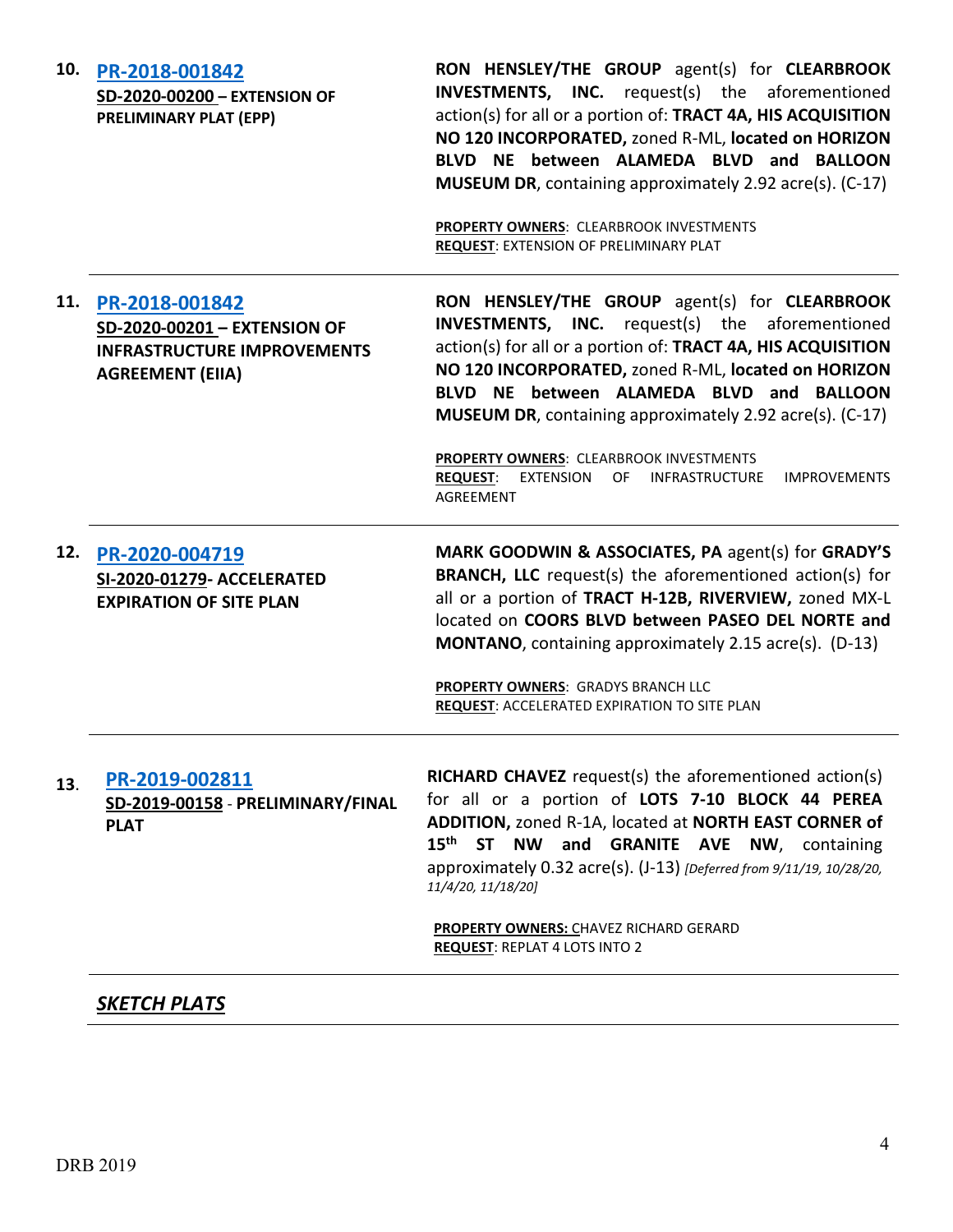|     | 14. PR-2019-002610<br><b>PS-2020-00121-SKETCH PLAT</b> | JAG PLANNING & ZONING agent(s) for MCHT LLC,/<br>MARTIN HAYNES request(s) the aforementioned action(s)<br>for all or a portion of: LOT 1, CAMPBELL FARM SOUTH,<br>zoned R-A, located between CAMPBELL RD NW and<br>MATTHEW AVE NW, containing approximately 0.8388<br>acre(s). (G-13)<br><b>PROPERTY OWNERS: MCHT LLC</b>                                                                                                                                                                                                                                                                                                                                                                                                                                                                                                                 |
|-----|--------------------------------------------------------|-------------------------------------------------------------------------------------------------------------------------------------------------------------------------------------------------------------------------------------------------------------------------------------------------------------------------------------------------------------------------------------------------------------------------------------------------------------------------------------------------------------------------------------------------------------------------------------------------------------------------------------------------------------------------------------------------------------------------------------------------------------------------------------------------------------------------------------------|
|     |                                                        | REQUEST: VACATE A PORTION OF MEADOW RD NW AND A DITCH<br>RIGHT-OF-WAY AND P.U.E, GRANT EASEMENTS                                                                                                                                                                                                                                                                                                                                                                                                                                                                                                                                                                                                                                                                                                                                          |
| 15. | PR-2020-004748<br>PS-2020-00124 - SKETCH PLAT          | <b>TIM SOLINSKY</b> request(s) the aforementioned action(s) for<br>all or a portion of: TR 1 CORRECTED REPL OF THE<br>NORTHWEST PORT OF THE TIJERAS URBAN RENEWAL<br>DISPOSITION BLK 9 CONT 59,111 SQ FT M/L, LTS 44 45 & E<br>POR 36 THRU 39 BLK 3 PERFECTO ARMIJO & BROS ADD &<br>POR VAC ALLEY ADJ (AKA TR 9-B-2, TR B, TIJERAS URBAN<br>RENEWAL DISPOSITION BLK 9) CONT 0.2042 AC M/L, LTS<br>42 & 43 BLK 3 & E POR OF VACATED ALLEY ADJ PERFECTO<br>ARMIJO & BROS, LOTS 31 32 33A 33B 33C 33D 40&41 AND<br>PORTIONS OF VACATED ALLEYS ADJ BLK 3 PERFECTO<br>ARMIJO ND BROS ADDN, LOTS 25 THRU 30 & 34 & 35 BLK<br>3 & PORTIONS OF VACATED ALLEYS ADJ OF PERFEC TO<br>ARMIJO & BROSADDN zoned MX-FB-UD, located at ONE<br>CIVIC PLAZA/400 MARQUETTE between MARQUETTE and<br>TIJERAS, containing approximately 2.2273 acre(s). (J-14) |
|     |                                                        | <b>PROPERTY OWNERS: COUNTY OF BERNALILLO</b><br><b>REQUEST:</b> TO CONSOLIDATE 22 LOTS/TRACTS, DEDICATE ADDITIONAL<br>RIGHT-OF-WAY, GRANT EASEMENTS                                                                                                                                                                                                                                                                                                                                                                                                                                                                                                                                                                                                                                                                                       |
| 16. | PR-2020-004640<br>PS-2020-00104 - SKETCH PLAT          | CSI - CARTESIAN SURVEY'S INC. agents for MODULUS<br><b>ARCHITECTS, INC.</b> request(s) the aforementioned action(s)<br>for all or a portion of TRACTS A, B, C AND 1-C,<br>MONTGOMERY PLAZA AND ALLWOODS SUBDIVISION,<br>zoned MX-M, located on SAN MATEO BLVD NE between<br>LUMBER AVE NE and MONTOGOMERY BLVD NE,<br>containing approximately 14.3156 acre(s). (F-17)<br><b>DRODERTY OWNERS: MONTGOMERY DLAZA DARTNERS LLC</b>                                                                                                                                                                                                                                                                                                                                                                                                           |

**PROPERTY OWNERS:** MONTGOMERY PLAZA PARTNERS LLC **REQUEST**: SUBDIVIDE 4 EXISTING TRACTS INTO 7NEW TRACTS